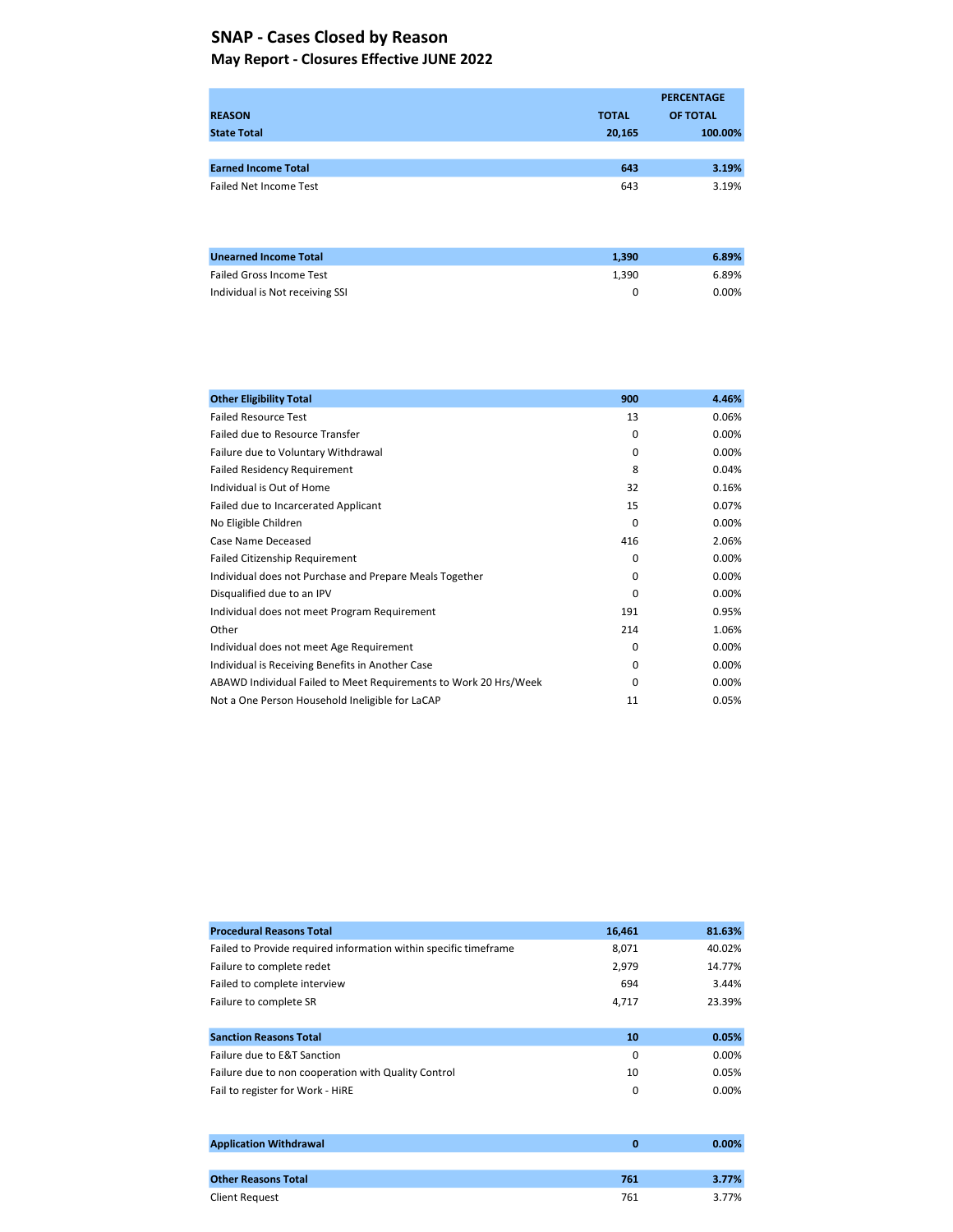### April Report - Closures Effective MAY 2022 SNAP - Cases Closed by Reason

|                                 |              | <b>PERCENTAGE</b> |
|---------------------------------|--------------|-------------------|
| <b>REASON</b>                   | <b>TOTAL</b> | OF TOTAL          |
| <b>State Total</b>              | 24,571       | 100.00%           |
|                                 |              |                   |
| <b>Earned Income Total</b>      | 666          | 2.71%             |
| <b>Failed Net Income Test</b>   | 666          | 2.71%             |
| <b>Unearned Income Total</b>    | 1,799        | 7.32%             |
| <b>Failed Gross Income Test</b> | 1,799        | 7.32%             |
| Individual is Not receiving SSI | 0            | 0.00%             |

| <b>Other Eligibility Total</b>                                   | 944      | 3.84%    |
|------------------------------------------------------------------|----------|----------|
| <b>Failed Resource Test</b>                                      | 17       | 0.07%    |
| Failed due to Resource Transfer                                  | 0        | $0.00\%$ |
| Failure due to Voluntary Withdrawal                              | 0        | 0.00%    |
| <b>Failed Residency Requirement</b>                              | 8        | 0.03%    |
| Individual is Out of Home                                        | 24       | 0.10%    |
| Failed due to Incarcerated Applicant                             | 32       | 0.13%    |
| No Eligible Children                                             | 0        | 0.00%    |
| Case Name Deceased                                               | 427      | 1.74%    |
| <b>Failed Citizenship Requirement</b>                            | 0        | 0.00%    |
| Individual does not Purchase and Prepare Meals Together          | 0        | 0.00%    |
| Disqualified due to an IPV                                       | 0        | 0.00%    |
| Individual does not meet Program Requirement                     | 213      | 0.87%    |
| Other                                                            | 216      | 0.88%    |
| Individual does not meet Age Requirement                         | 0        | $0.00\%$ |
| Individual is Receiving Benefits in Another Case                 | 0        | 0.00%    |
| ABAWD Individual Failed to Meet Requirements to Work 20 Hrs/Week | $\Omega$ | $0.00\%$ |
| Not a One Person Household Ineligible for LaCAP                  | 7        | 0.03%    |

| <b>Procedural Reasons Total</b>                                  | 20,410 | 83.07%   |
|------------------------------------------------------------------|--------|----------|
| Failed to Provide required information within specific timeframe | 10,333 | 42.05%   |
| Failure to complete redet                                        | 2,523  | 10.27%   |
| Failed to complete interview                                     | 0      | $0.00\%$ |
| Failure to complete SR                                           | 7,554  | 30.74%   |
|                                                                  |        |          |
| <b>Sanction Reasons Total</b>                                    | 6      | 0.02%    |
| Failure due to E&T Sanction                                      | 0      | $0.00\%$ |
| Failure due to non cooperation with Quality Control              | 6      | 0.02%    |
| Fail to register for Work - HiRE                                 | 0      | $0.00\%$ |
|                                                                  |        |          |

| <b>Application Withdrawal</b> |     | $0.00\%$ |
|-------------------------------|-----|----------|
|                               |     |          |
| <b>Other Reasons Total</b>    | 746 | 3.04%    |
| Client Request                | 746 | 3.04%    |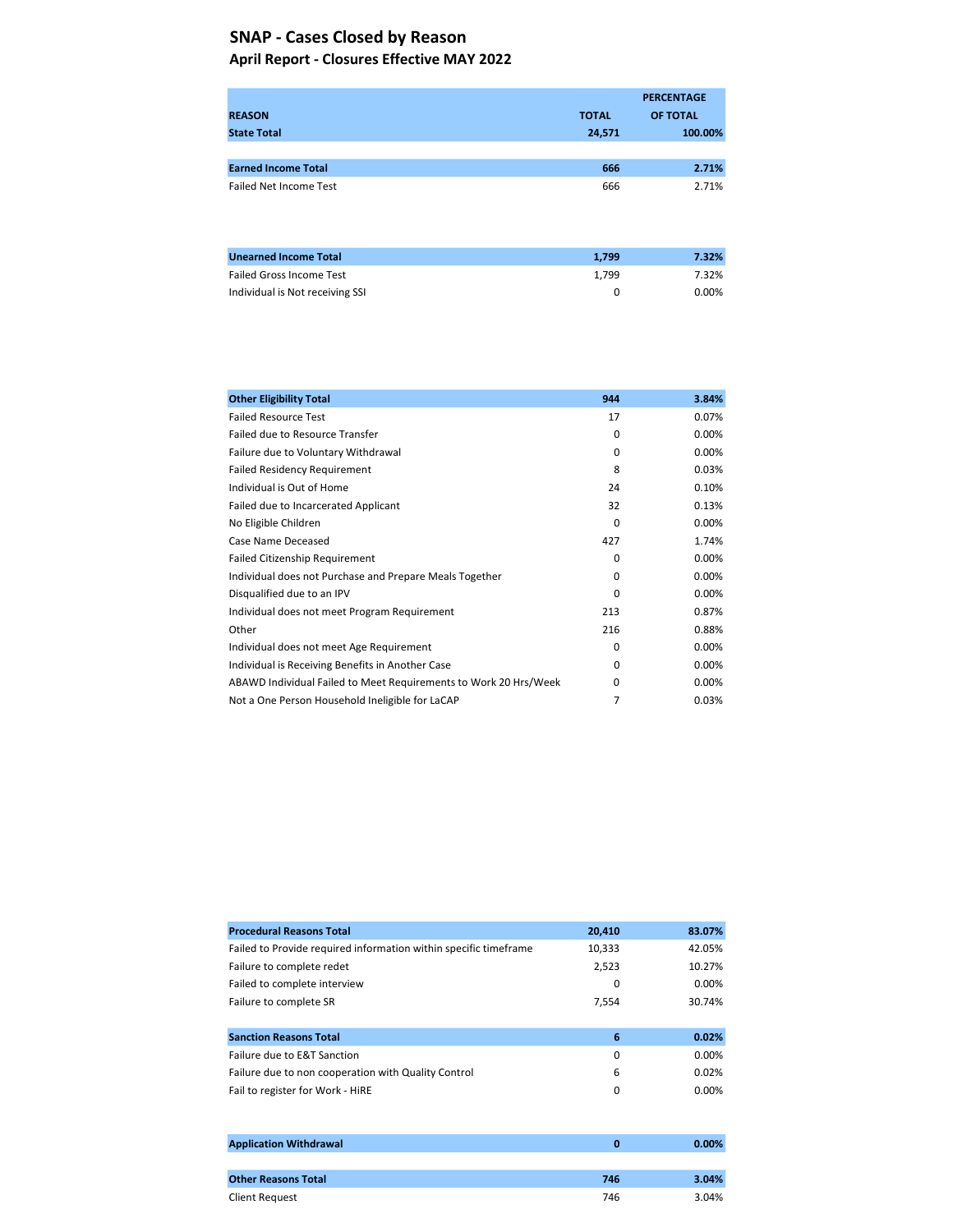#### March Report - Closures Effective APRIL 2022

|                                 |              | <b>PERCENTAGE</b> |
|---------------------------------|--------------|-------------------|
| <b>REASON</b>                   | <b>TOTAL</b> | OF TOTAL          |
| <b>State Total</b>              | 31,890       | 100.00%           |
|                                 |              |                   |
| <b>Earned Income Total</b>      | 867          | 2.72%             |
| <b>Failed Net Income Test</b>   | 867          | 2.72%             |
|                                 |              |                   |
| <b>Unearned Income Total</b>    | 2,382        | 7.47%             |
| <b>Failed Gross Income Test</b> | 2,382        | 7.47%             |
| Individual is Not receiving SSI | 0            | 0.00%             |

| <b>Other Eligibility Total</b>                                   | 1,111    | 3.48%    |
|------------------------------------------------------------------|----------|----------|
| <b>Failed Resource Test</b>                                      | 27       | 0.08%    |
| Failed due to Resource Transfer                                  | $\Omega$ | 0.00%    |
| Failure due to Voluntary Withdrawal                              | $\Omega$ | 0.00%    |
| <b>Failed Residency Requirement</b>                              | 5        | 0.02%    |
| Individual is Out of Home                                        | 35       | 0.11%    |
| Failed due to Incarcerated Applicant                             | 20       | 0.06%    |
| No Eligible Children                                             | 0        | $0.00\%$ |
| Case Name Deceased                                               | 549      | 1.72%    |
| <b>Failed Citizenship Requirement</b>                            | $\Omega$ | 0.00%    |
| Individual does not Purchase and Prepare Meals Together          | 0        | 0.00%    |
| Disqualified due to an IPV                                       | 0        | 0.00%    |
| Individual does not meet Program Requirement                     | 233      | 0.73%    |
| Other                                                            | 229      | 0.72%    |
| Individual does not meet Age Requirement                         | 0        | 0.00%    |
| Individual is Receiving Benefits in Another Case                 | $\Omega$ | 0.00%    |
| ABAWD Individual Failed to Meet Requirements to Work 20 Hrs/Week | 0        | 0.00%    |
| Not a One Person Household Ineligible for LaCAP                  | 13       | 0.04%    |

| <b>Procedural Reasons Total</b>                                  | 26,644 | 83.55%   |
|------------------------------------------------------------------|--------|----------|
| Failed to Provide required information within specific timeframe | 12,540 | 39.32%   |
| Failure to complete redet                                        | 5,324  | 16.69%   |
| Failed to complete interview                                     | 4      | 0.01%    |
| Failure to complete SR                                           | 8,776  | 27.52%   |
|                                                                  |        |          |
| <b>Sanction Reasons Total</b>                                    | 10     | 0.03%    |
| Failure due to E&T Sanction                                      | 0      | $0.00\%$ |
| Failure due to non cooperation with Quality Control              | 9      | 0.03%    |
| Fail to register for Work - HiRE                                 | 1      | $0.00\%$ |
|                                                                  |        |          |

| <b>Application Withdrawal</b> |     | $0.00\%$ |
|-------------------------------|-----|----------|
|                               |     |          |
| <b>Other Reasons Total</b>    | 876 | 2.75%    |
| Client Request                | 876 | 2.75%    |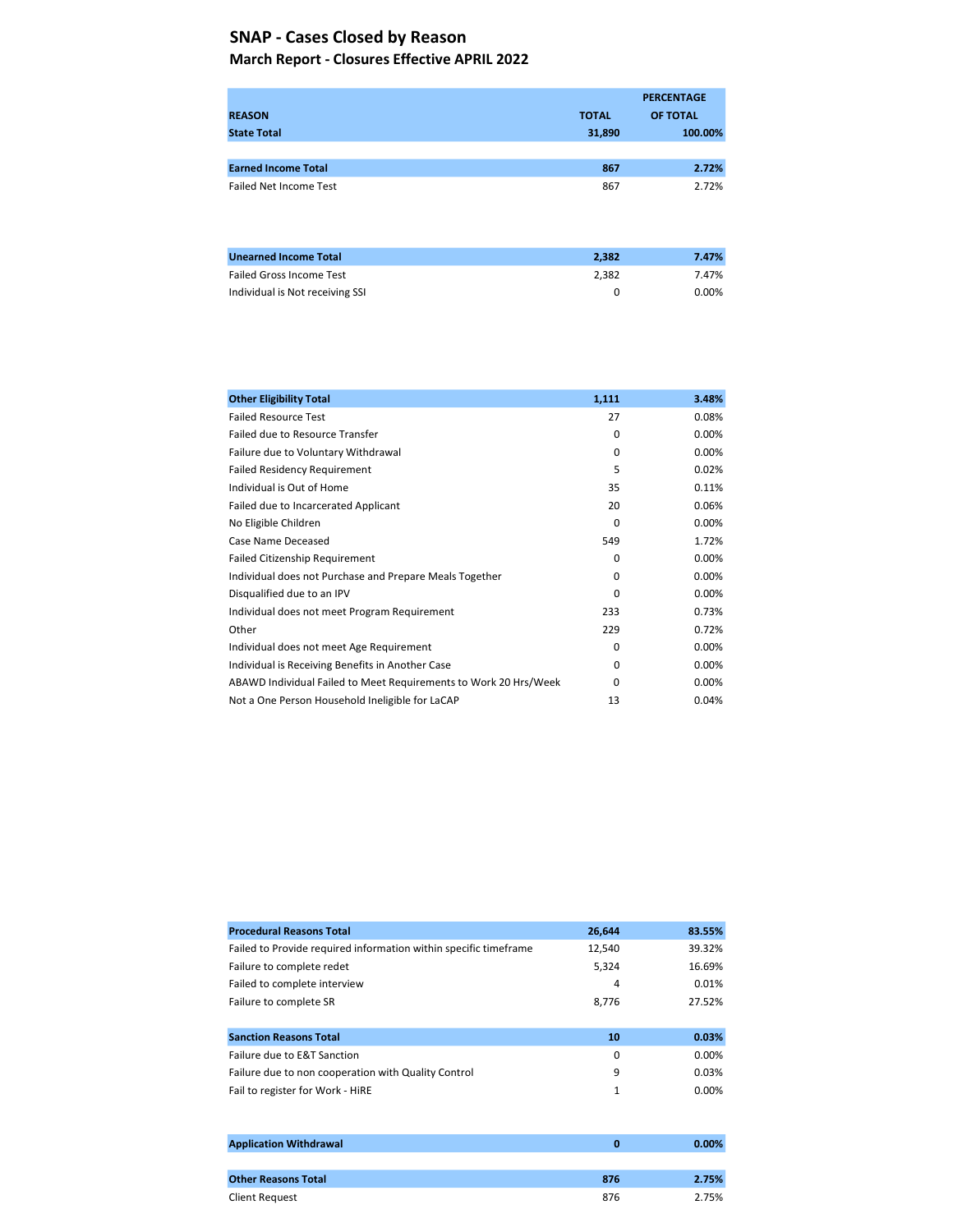#### February Report - Closures Effective MARCH 2022

|                                 |              | <b>PERCENTAGE</b> |
|---------------------------------|--------------|-------------------|
| <b>REASON</b>                   | <b>TOTAL</b> | OF TOTAL          |
| <b>State Total</b>              | 55,935       | 100.00%           |
|                                 |              |                   |
| <b>Earned Income Total</b>      | 1,150        | 2.06%             |
| <b>Failed Net Income Test</b>   | 1,150        | 2.06%             |
|                                 |              |                   |
|                                 |              |                   |
|                                 |              |                   |
| <b>Unearned Income Total</b>    | 3,719        | 6.65%             |
| <b>Failed Gross Income Test</b> | 3,719        | 6.65%             |
| Individual is Not receiving SSI | 0            | 0.00%             |

| <b>Other Eligibility Total</b>                                   | 1,126    | 2.01%    |
|------------------------------------------------------------------|----------|----------|
| <b>Failed Resource Test</b>                                      | 30       | 0.05%    |
| Failed due to Resource Transfer                                  | $\Omega$ | 0.00%    |
| Failure due to Voluntary Withdrawal                              | $\Omega$ | 0.00%    |
| <b>Failed Residency Requirement</b>                              | 18       | 0.03%    |
| Individual is Out of Home                                        | 20       | 0.04%    |
| Failed due to Incarcerated Applicant                             | 16       | 0.03%    |
| No Eligible Children                                             | 0        | 0.00%    |
| Case Name Deceased                                               | 521      | 0.93%    |
| <b>Failed Citizenship Requirement</b>                            | $\Omega$ | 0.00%    |
| Individual does not Purchase and Prepare Meals Together          | 0        | 0.00%    |
| Disqualified due to an IPV                                       | $\Omega$ | 0.00%    |
| Individual does not meet Program Requirement                     | 307      | 0.55%    |
| Other                                                            | 204      | 0.36%    |
| Individual does not meet Age Requirement                         | 0        | $0.00\%$ |
| Individual is Receiving Benefits in Another Case                 | 0        | 0.00%    |
| ABAWD Individual Failed to Meet Requirements to Work 20 Hrs/Week | 0        | 0.00%    |
| Not a One Person Household Ineligible for LaCAP                  | 10       | 0.02%    |

| <b>Procedural Reasons Total</b>                                  | 48,681 | 87.03% |
|------------------------------------------------------------------|--------|--------|
| Failed to Provide required information within specific timeframe | 16,355 | 29.24% |
| Failure to complete redet                                        | 19,312 | 34.53% |
| Failed to complete interview                                     | 35     | 0.06%  |
| Failure to complete SR                                           | 12,979 | 23.20% |
|                                                                  |        |        |
| <b>Sanction Reasons Total</b>                                    | 19     | 0.03%  |
| Failure due to E&T Sanction                                      | 0      | 0.00%  |
| Failure due to non cooperation with Quality Control              | 8      | 0.01%  |
| Fail to register for Work - HiRE                                 | 11     | 0.02%  |
|                                                                  |        |        |
|                                                                  |        |        |

| <b>Application Withdrawal</b> | o     | $0.00\%$ |
|-------------------------------|-------|----------|
|                               |       |          |
| <b>Other Reasons Total</b>    | 1.240 | 2.22%    |
| Client Request                | 1.240 | 2.22%    |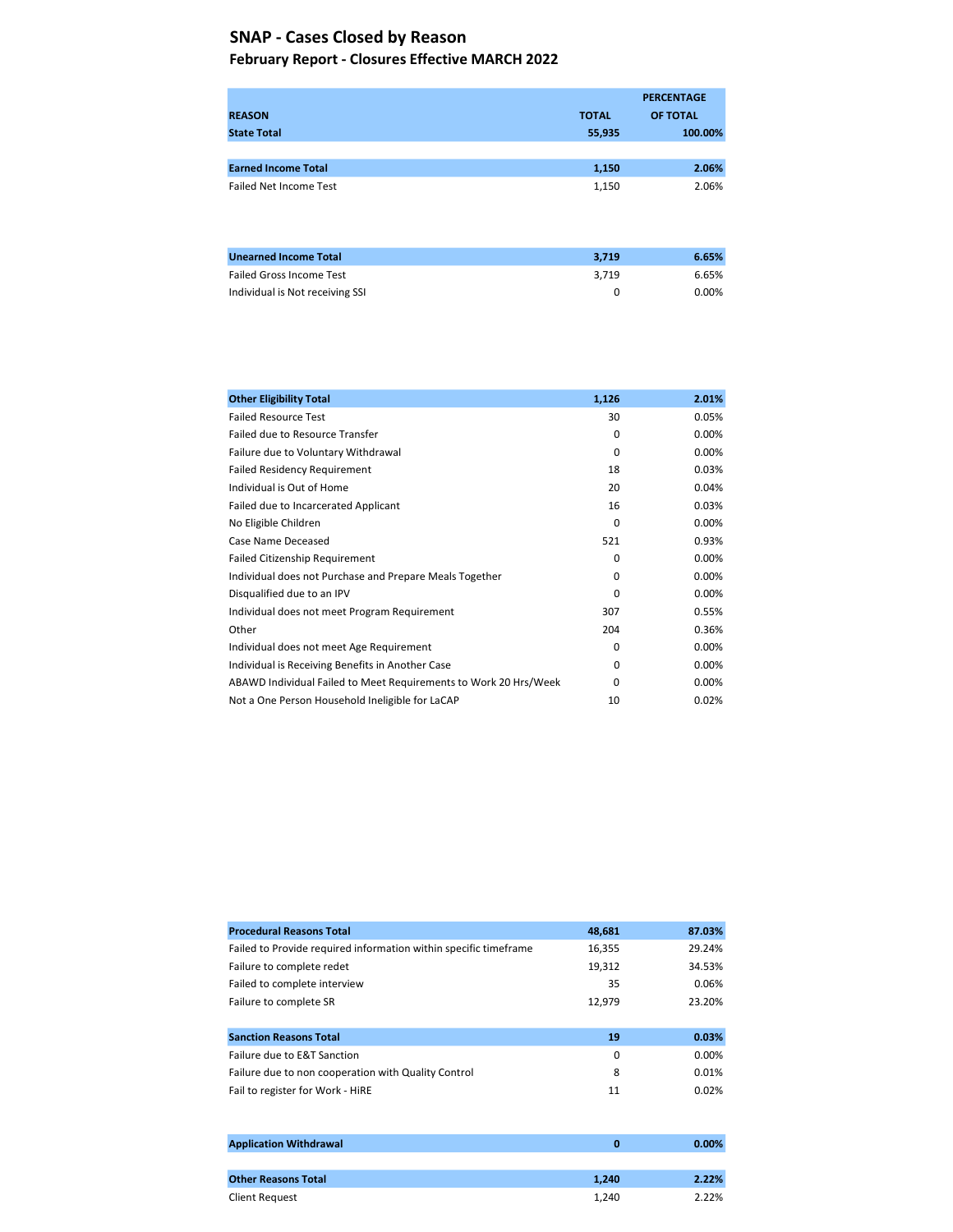#### January Report - Closures Effective FEBRUARY 2022

|                                 |              | <b>PERCENTAGE</b> |
|---------------------------------|--------------|-------------------|
| <b>REASON</b>                   | <b>TOTAL</b> | OF TOTAL          |
| <b>State Total</b>              | 41,514       | 100.00%           |
|                                 |              |                   |
| <b>Earned Income Total</b>      | 1,011        | 2.44%             |
| <b>Failed Net Income Test</b>   | 1,011        | 2.44%             |
|                                 |              |                   |
|                                 |              |                   |
|                                 |              |                   |
| <b>Unearned Income Total</b>    | 2,147        | 5.17%             |
| <b>Failed Gross Income Test</b> | 2,147        | 5.17%             |
| Individual is Not receiving SSI | 0            | 0.00%             |

| <b>Other Eligibility Total</b>                                   | 1,075        | 2.59%    |
|------------------------------------------------------------------|--------------|----------|
| <b>Failed Resource Test</b>                                      | 28           | 0.07%    |
| Failed due to Resource Transfer                                  | $\Omega$     | 0.00%    |
| Failure due to Voluntary Withdrawal                              | $\Omega$     | 0.00%    |
| <b>Failed Residency Requirement</b>                              | 8            | 0.02%    |
| Individual is Out of Home                                        | 40           | 0.10%    |
| Failed due to Incarcerated Applicant                             | 14           | 0.03%    |
| No Eligible Children                                             | $\Omega$     | 0.00%    |
| Case Name Deceased                                               | 532          | 1.28%    |
| <b>Failed Citizenship Requirement</b>                            | $\Omega$     | 0.00%    |
| Individual does not Purchase and Prepare Meals Together          | 0            | 0.00%    |
| Disqualified due to an IPV                                       | $\Omega$     | 0.00%    |
| Individual does not meet Program Requirement                     | 183          | 0.44%    |
| Other                                                            | 259          | 0.62%    |
| Individual does not meet Age Requirement                         | $\Omega$     | 0.00%    |
| Individual is Receiving Benefits in Another Case                 | $\Omega$     | $0.00\%$ |
| ABAWD Individual Failed to Meet Requirements to Work 20 Hrs/Week | <sup>0</sup> | 0.00%    |
| Not a One Person Household Ineligible for LaCAP                  | 11           | 0.03%    |

| <b>Procedural Reasons Total</b>                                  | 36,038 | 86.81% |
|------------------------------------------------------------------|--------|--------|
| Failed to Provide required information within specific timeframe | 9.479  | 22.83% |
| Failure to complete redet                                        | 15,114 | 36.41% |
| Failed to complete interview                                     | 51     | 0.12%  |
| Failure to complete SR                                           | 11,394 | 27.45% |
|                                                                  |        |        |
| <b>Sanction Reasons Total</b>                                    | 16     | 0.04%  |
| Failure due to E&T Sanction                                      | 0      | 0.00%  |
| Failure due to non cooperation with Quality Control              | 9      | 0.02%  |
| Fail to register for Work - HiRE                                 | 7      | 0.02%  |
|                                                                  |        |        |

| <b>Application Withdrawal</b> | о     | $0.00\%$ |
|-------------------------------|-------|----------|
|                               |       |          |
| <b>Other Reasons Total</b>    | 1.227 | 2.96%    |
| Client Request                | 1.227 | 2.96%    |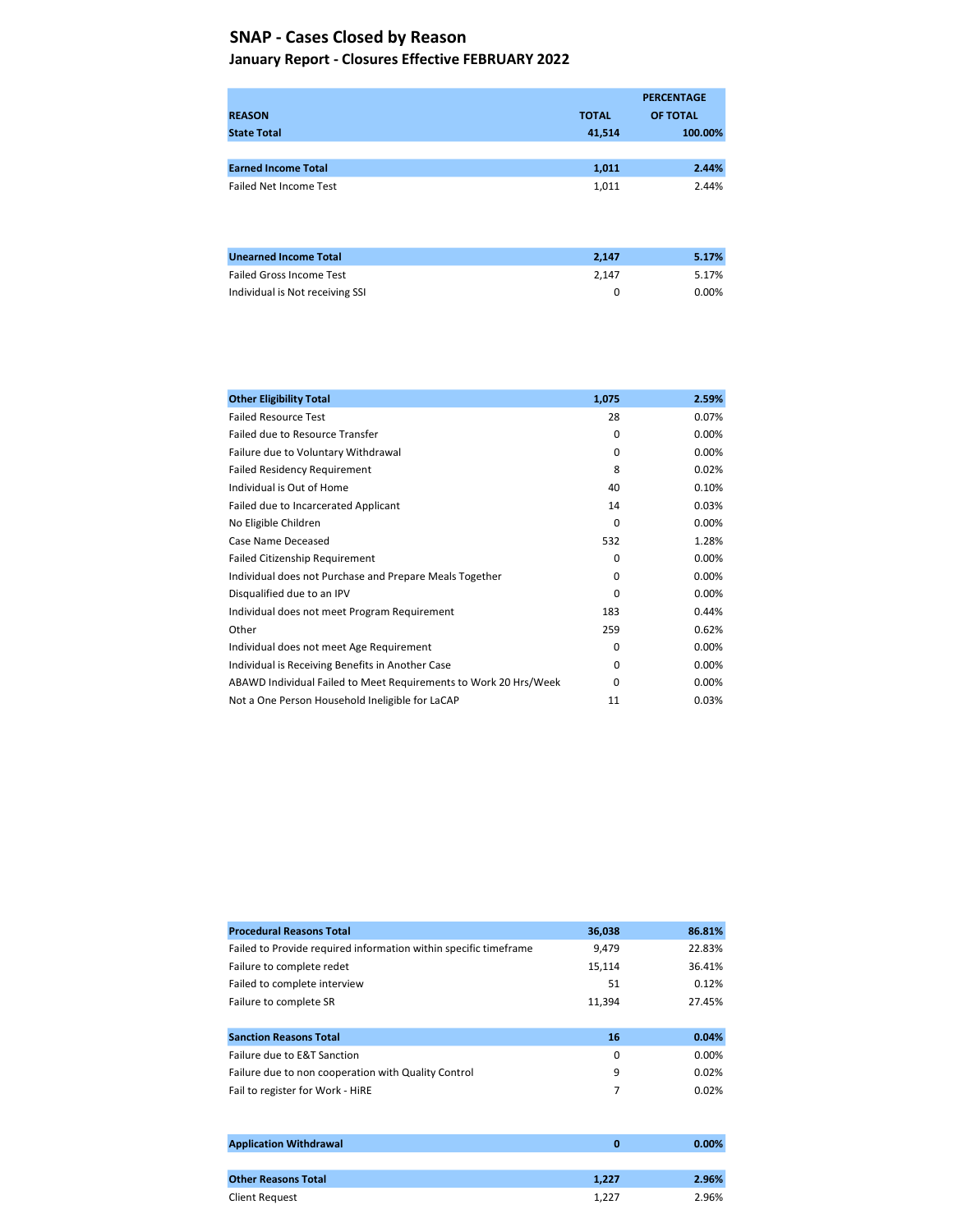#### December Report - Closures Effective JANUARY 2022

|                                 |              | <b>PERCENTAGE</b> |
|---------------------------------|--------------|-------------------|
| <b>REASON</b>                   | <b>TOTAL</b> | OF TOTAL          |
| <b>State Total</b>              | 35,863       | 100.00%           |
|                                 |              |                   |
| <b>Earned Income Total</b>      | 1,097        | 3.06%             |
| <b>Failed Net Income Test</b>   | 1,097        | 3.06%             |
|                                 |              |                   |
|                                 |              |                   |
|                                 |              |                   |
| <b>Unearned Income Total</b>    | 1,803        | 5.03%             |
| <b>Failed Gross Income Test</b> | 1,803        | 5.03%             |
| Individual is Not receiving SSI | 0            | 0.00%             |
|                                 |              |                   |

| <b>Other Eligibility Total</b>                                   | 1,136    | 3.17%    |
|------------------------------------------------------------------|----------|----------|
| <b>Failed Resource Test</b>                                      | 26       | 0.07%    |
| Failed due to Resource Transfer                                  | 0        | 0.00%    |
| Failure due to Voluntary Withdrawal                              | $\Omega$ | 0.00%    |
| <b>Failed Residency Requirement</b>                              | 18       | 0.05%    |
| Individual is Out of Home                                        | 44       | 0.12%    |
| Failed due to Incarcerated Applicant                             | 20       | 0.06%    |
| No Eligible Children                                             | 0        | 0.00%    |
| Case Name Deceased                                               | 499      | 1.39%    |
| <b>Failed Citizenship Requirement</b>                            | $\Omega$ | 0.00%    |
| Individual does not Purchase and Prepare Meals Together          | $\Omega$ | 0.00%    |
| Disqualified due to an IPV                                       | $\Omega$ | 0.00%    |
| Individual does not meet Program Requirement                     | 161      | 0.45%    |
| Other                                                            | 352      | 0.98%    |
| Individual does not meet Age Requirement                         | 0        | $0.00\%$ |
| Individual is Receiving Benefits in Another Case                 | 0        | 0.00%    |
| ABAWD Individual Failed to Meet Requirements to Work 20 Hrs/Week | $\Omega$ | 0.00%    |
| Not a One Person Household Ineligible for LaCAP                  | 16       | 0.04%    |

| <b>Procedural Reasons Total</b>                                  | 31,069 | 86.63%   |
|------------------------------------------------------------------|--------|----------|
| Failed to Provide required information within specific timeframe | 9,565  | 26.67%   |
| Failure to complete redet                                        | 8,677  | 24.19%   |
| Failed to complete interview                                     | 95     | 0.26%    |
| Failure to complete SR                                           | 12,732 | 35.50%   |
|                                                                  |        |          |
| <b>Sanction Reasons Total</b>                                    | 6      | 0.02%    |
| Failure due to E&T Sanction                                      | 0      | 0.00%    |
| Failure due to non cooperation with Quality Control              | 6      | 0.02%    |
| Fail to register for Work - HiRE                                 | 0      | $0.00\%$ |
|                                                                  |        |          |

| <b>Application Withdrawal</b> |     | $0.00\%$ |
|-------------------------------|-----|----------|
|                               |     |          |
| <b>Other Reasons Total</b>    | 752 | 2.10%    |
| Client Request                | 752 | 2.10%    |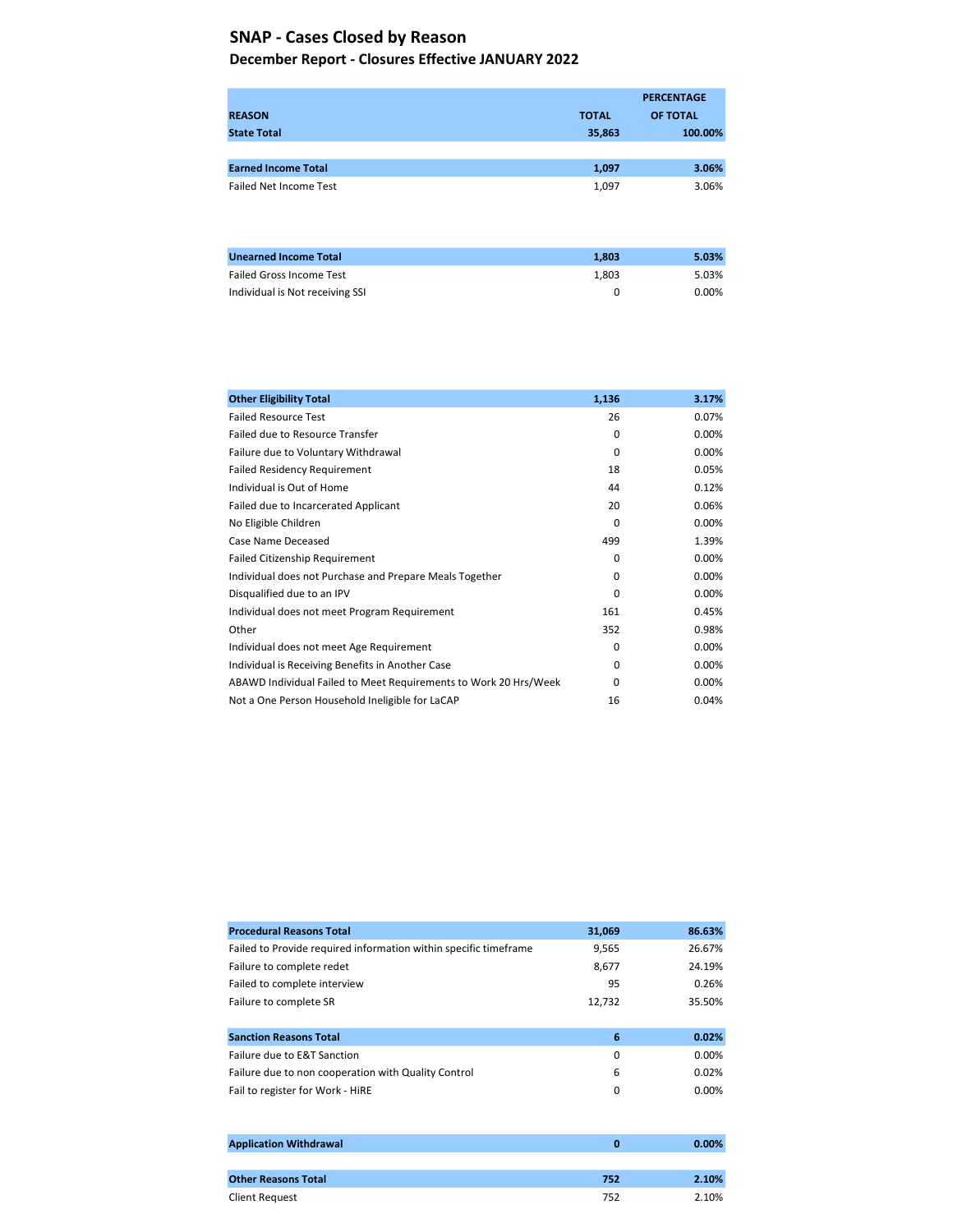#### November Report - Closures Effective DECEMBER 2021

|                                 |              | <b>PERCENTAGE</b> |
|---------------------------------|--------------|-------------------|
| <b>REASON</b>                   | <b>TOTAL</b> | OF TOTAL          |
| <b>State Total</b>              | 5,965        | 100.00%           |
|                                 |              |                   |
| <b>Earned Income Total</b>      | 192          | 3.22%             |
| <b>Failed Net Income Test</b>   | 192          | 3.22%             |
|                                 |              |                   |
|                                 |              |                   |
|                                 |              |                   |
| <b>Unearned Income Total</b>    | 343          | 5.75%             |
| <b>Failed Gross Income Test</b> | 343          | 5.75%             |
| Individual is Not receiving SSI | 0            | 0.00%             |
|                                 |              |                   |

| <b>Other Eligibility Total</b>                                   | 1,069 | 17.92% |
|------------------------------------------------------------------|-------|--------|
| <b>Failed Resource Test</b>                                      | 0     | 0.00%  |
| Failed due to Resource Transfer                                  | 0     | 0.00%  |
| Failure due to Voluntary Withdrawal                              | 1     | 0.02%  |
| <b>Failed Residency Requirement</b>                              | 22    | 0.37%  |
| Individual is Out of Home                                        | 69    | 1.16%  |
| Failed due to Incarcerated Applicant                             | 51    | 0.85%  |
| No Eligible Children                                             | 0     | 0.00%  |
| Case Name Deceased                                               | 484   | 8.11%  |
| <b>Failed Citizenship Requirement</b>                            | 0     | 0.00%  |
| Individual does not Purchase and Prepare Meals Together          | 0     | 0.00%  |
| Disqualified due to an IPV                                       | 0     | 0.00%  |
| Individual does not meet Program Requirement                     | 149   | 2.50%  |
| Other                                                            | 285   | 4.78%  |
| Individual does not meet Age Requirement                         | 1     | 0.02%  |
| Individual is Receiving Benefits in Another Case                 | 0     | 0.00%  |
| ABAWD Individual Failed to Meet Requirements to Work 20 Hrs/Week | 0     | 0.00%  |
| Not a One Person Household Ineligible for LaCAP                  | 7     | 0.12%  |

| <b>Procedural Reasons Total</b>                                  | 3,867 | 64.83%   |
|------------------------------------------------------------------|-------|----------|
| Failed to Provide required information within specific timeframe | 3,867 | 64.83%   |
| Failure to complete redet                                        | 0     | 0.00%    |
| Failed to complete interview                                     | 0     | $0.00\%$ |
| Failure to complete SR                                           | 0     | 0.00%    |
|                                                                  |       |          |
| <b>Sanction Reasons Total</b>                                    | 14    | 0.23%    |
| Failure due to E&T Sanction                                      | 0     | 0.00%    |
| Failure due to non cooperation with Quality Control              | 14    | 0.23%    |
| Fail to register for Work - HiRE                                 | 0     | $0.00\%$ |
|                                                                  |       |          |

| <b>Application Withdrawal</b> |     | 0.00% |
|-------------------------------|-----|-------|
|                               |     |       |
| <b>Other Reasons Total</b>    | 480 | 8.05% |
| Client Request                | 480 | 8.05% |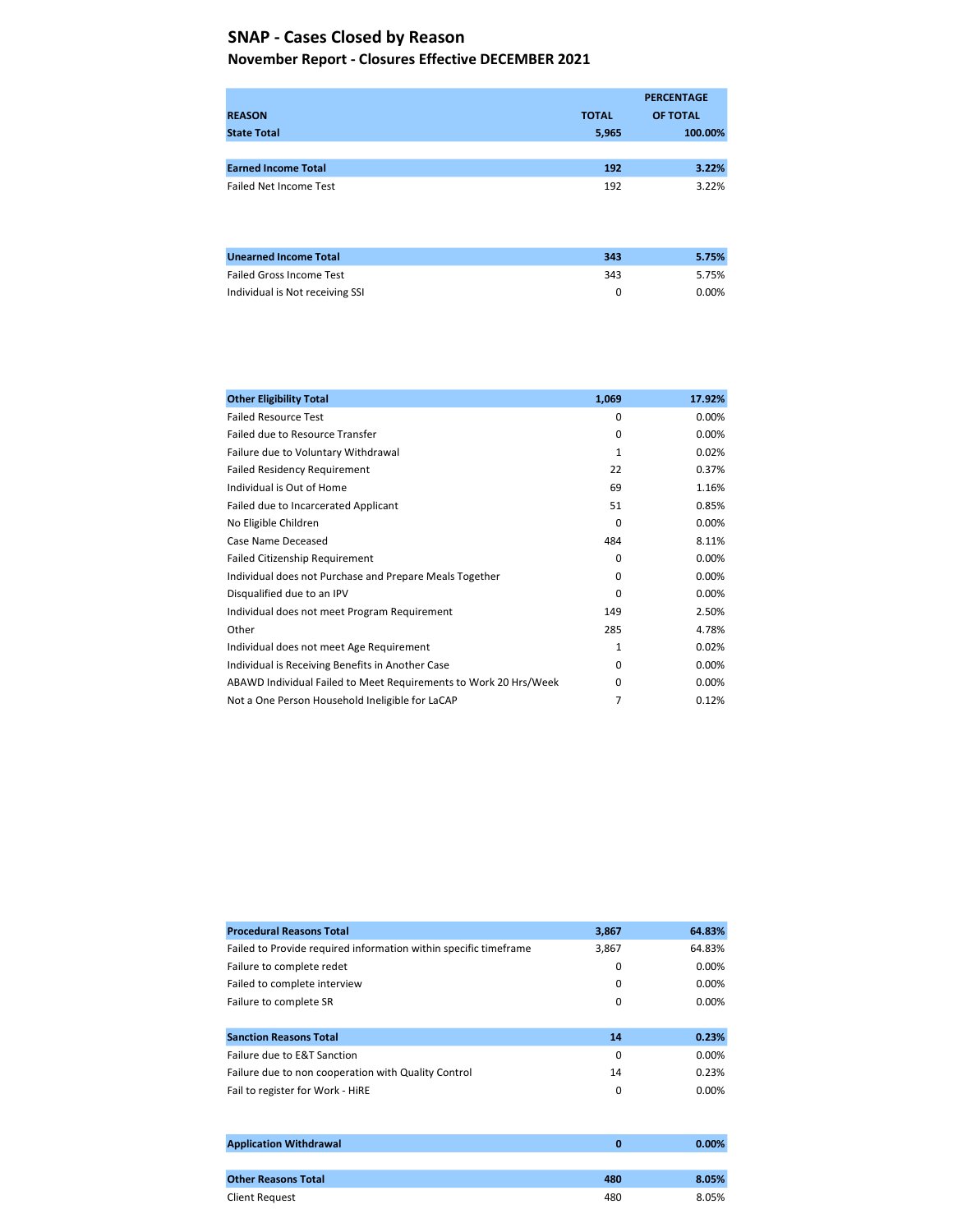#### October Report - Closures Effective NOVEMBER 2021

|                                 |              | <b>PERCENTAGE</b> |
|---------------------------------|--------------|-------------------|
| <b>REASON</b>                   | <b>TOTAL</b> | OF TOTAL          |
| <b>State Total</b>              | 6,382        | 100.00%           |
|                                 |              |                   |
| <b>Earned Income Total</b>      | 161          | 2.52%             |
| <b>Failed Net Income Test</b>   | 161          | 2.52%             |
|                                 |              |                   |
|                                 |              |                   |
|                                 |              |                   |
| <b>Unearned Income Total</b>    | 233          | 3.65%             |
| <b>Failed Gross Income Test</b> | 233          | 3.65%             |
| Individual is Not receiving SSI | 0            | 0.00%             |

| <b>Other Eligibility Total</b>                                 | 1,060        | 16.61% |
|----------------------------------------------------------------|--------------|--------|
| <b>Failed Resource Test</b>                                    | 1            | 0.02%  |
| Failed due to Resource Transfer                                | 1            | 0.02%  |
| Failure due to Voluntary Withdrawal                            | $\Omega$     | 0.00%  |
| <b>Failed Residency Requirement</b>                            | 7            | 0.11%  |
| Individual is Out of Home                                      | 49           | 0.77%  |
| Failed due to Incarcerated Applicant                           | 27           | 0.42%  |
| No Eligible Children                                           | 0            | 0.00%  |
| Case Name Deceased                                             | 617          | 9.67%  |
| <b>Failed Citizenship Requirement</b>                          | 0            | 0.00%  |
| Individual does not Purchase and Prepare Meals Together        | 0            | 0.00%  |
| Disqualified due to an IPV                                     | $\Omega$     | 0.00%  |
| Individual does not meet Program Requirement                   | 148          | 2.32%  |
| Other                                                          | 202          | 3.17%  |
| Individual does not meet Age Requirement                       | 0            | 0.00%  |
| Individual is Receiving Benefits in Another Case               | O            | 0.00%  |
| ABAWD Individual Failed to Meet Requirements to Work 20 Hrs/We | <sup>0</sup> | 0.00%  |
| Not a One Person Household Ineligible for LaCAP                | 8            | 0.13%  |

| <b>Procedural Reasons Total</b>                                  | 4,415        | 69.18%   |
|------------------------------------------------------------------|--------------|----------|
| Failed to Provide required information within specific timeframe | 4.414        | 69.16%   |
| Failure to complete redet                                        | 0            | 0.00%    |
| Failed to complete interview                                     | $\mathbf{1}$ | 0.02%    |
| Failure to complete SR                                           | 0            | $0.00\%$ |
|                                                                  |              |          |
| <b>Sanction Reasons Total</b>                                    | $\mathbf 0$  | 0.00%    |
| Failure due to E&T Sanction                                      | 0            | 0.00%    |
| Failure due to non cooperation with Quality Control              | 0            | $0.00\%$ |
| Fail to register for Work - HiRE                                 | 0            | $0.00\%$ |
|                                                                  |              |          |
|                                                                  |              |          |

| <b>Application Withdrawal</b> |     | $0.00\%$ |
|-------------------------------|-----|----------|
|                               |     |          |
| <b>Other Reasons Total</b>    | 513 | 8.04%    |
| <b>Client Request</b>         | 513 | 8.04%    |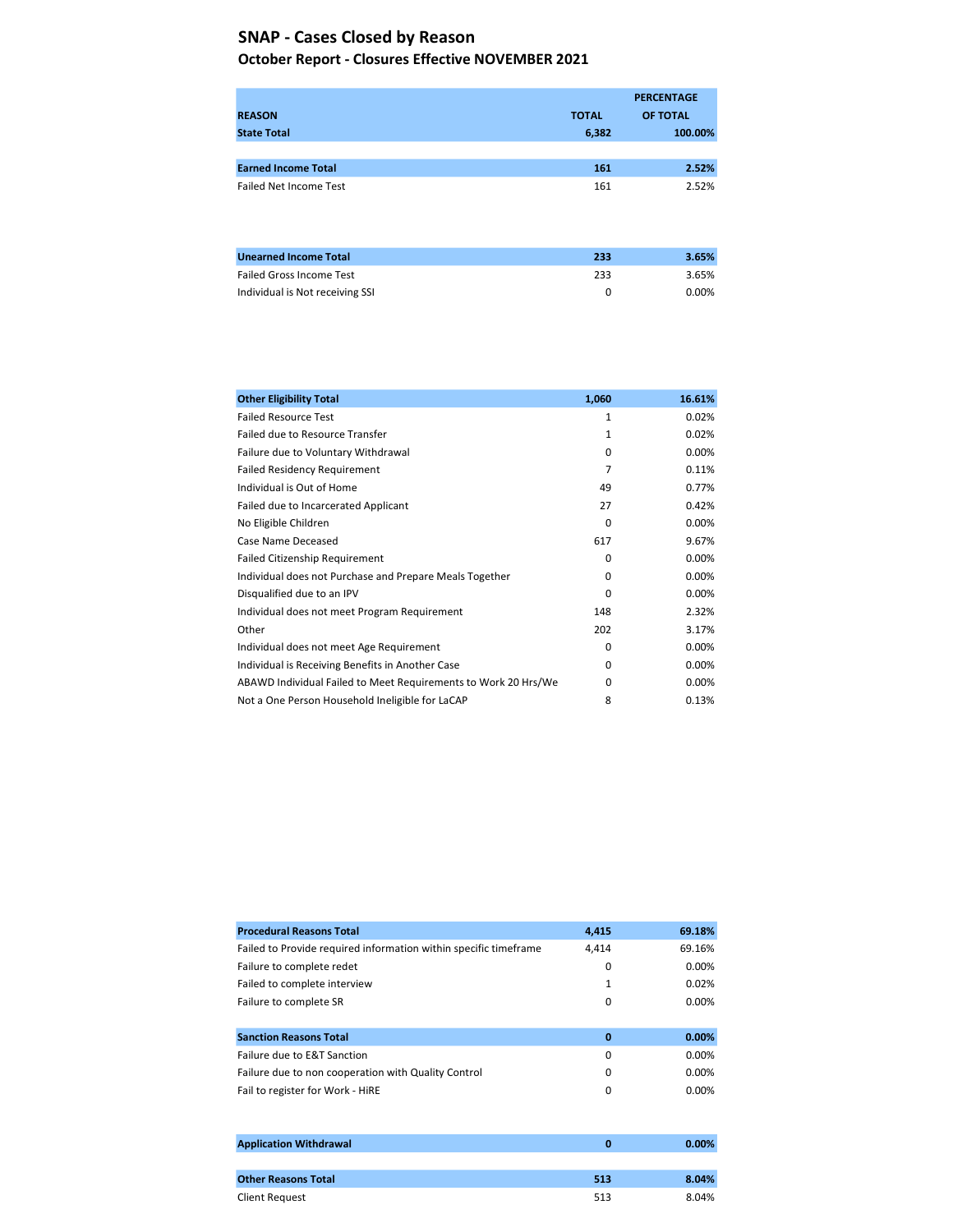#### September Report - Closures Effective OCTOBER 2021

|                                 |              | <b>PERCENTAGE</b> |
|---------------------------------|--------------|-------------------|
| <b>REASON</b>                   | <b>TOTAL</b> | OF TOTAL          |
| <b>State Total</b>              | 10,879       | 100.00%           |
|                                 |              |                   |
| <b>Earned Income Total</b>      | 415          | 3.81%             |
| <b>Failed Net Income Test</b>   | 415          | 3.81%             |
|                                 |              |                   |
|                                 |              |                   |
|                                 |              |                   |
| <b>Unearned Income Total</b>    | 981          | 9.02%             |
| <b>Failed Gross Income Test</b> | 981          | 9.02%             |
| Individual is Not receiving SSI | 0            | 0.00%             |

| <b>Other Eligibility Total</b>                                 | 1,068    | 9.82%    |
|----------------------------------------------------------------|----------|----------|
| <b>Failed Resource Test</b>                                    | 50       | 0.46%    |
| Failed due to Resource Transfer                                | 0        | $0.00\%$ |
| Failure due to Voluntary Withdrawal                            | $\Omega$ | 0.00%    |
| <b>Failed Residency Requirement</b>                            | 1        | 0.01%    |
| Individual is Out of Home                                      | 53       | 0.49%    |
| Failed due to Incarcerated Applicant                           | 29       | 0.27%    |
| No Eligible Children                                           | $\Omega$ | 0.00%    |
| Case Name Deceased                                             | 554      | 5.09%    |
| <b>Failed Citizenship Requirement</b>                          | $\Omega$ | 0.00%    |
| Individual does not Purchase and Prepare Meals Together        | 0        | 0.00%    |
| Disqualified due to an IPV                                     | $\Omega$ | 0.00%    |
| Individual does not meet Program Requirement                   | 201      | 1.85%    |
| Other                                                          | 166      | 1.53%    |
| Individual does not meet Age Requirement                       | 1        | 0.01%    |
| Individual is Receiving Benefits in Another Case               | 13       | 0.12%    |
| ABAWD Individual Failed to Meet Requirements to Work 20 Hrs/We | 0        | 0.00%    |
| Not a One Person Household Ineligible for LaCAP                | 0        | 0.00%    |

| <b>Procedural Reasons Total</b>                                  | 8,015 | 73.67%   |
|------------------------------------------------------------------|-------|----------|
| Failed to Provide required information within specific timeframe | 7,055 | 64.85%   |
| Failure to complete redet                                        | 0     | 0.00%    |
| Failed to complete interview                                     | 960   | 8.82%    |
| Failure to complete SR                                           | 0     | $0.00\%$ |
|                                                                  |       |          |
| <b>Sanction Reasons Total</b>                                    | 7     | 0.06%    |
| Failure due to E&T Sanction                                      | 0     | $0.00\%$ |
| Failure due to non cooperation with Quality Control              | 6     | 0.06%    |
| Fail to register for Work - HiRE                                 | 1     | 0.01%    |
|                                                                  |       |          |
|                                                                  |       |          |

| <b>Application Withdrawal</b> |     | $0.00\%$ |
|-------------------------------|-----|----------|
|                               |     |          |
| <b>Other Reasons Total</b>    | 393 | 3.61%    |
| <b>Client Request</b>         | 393 | 3.61%    |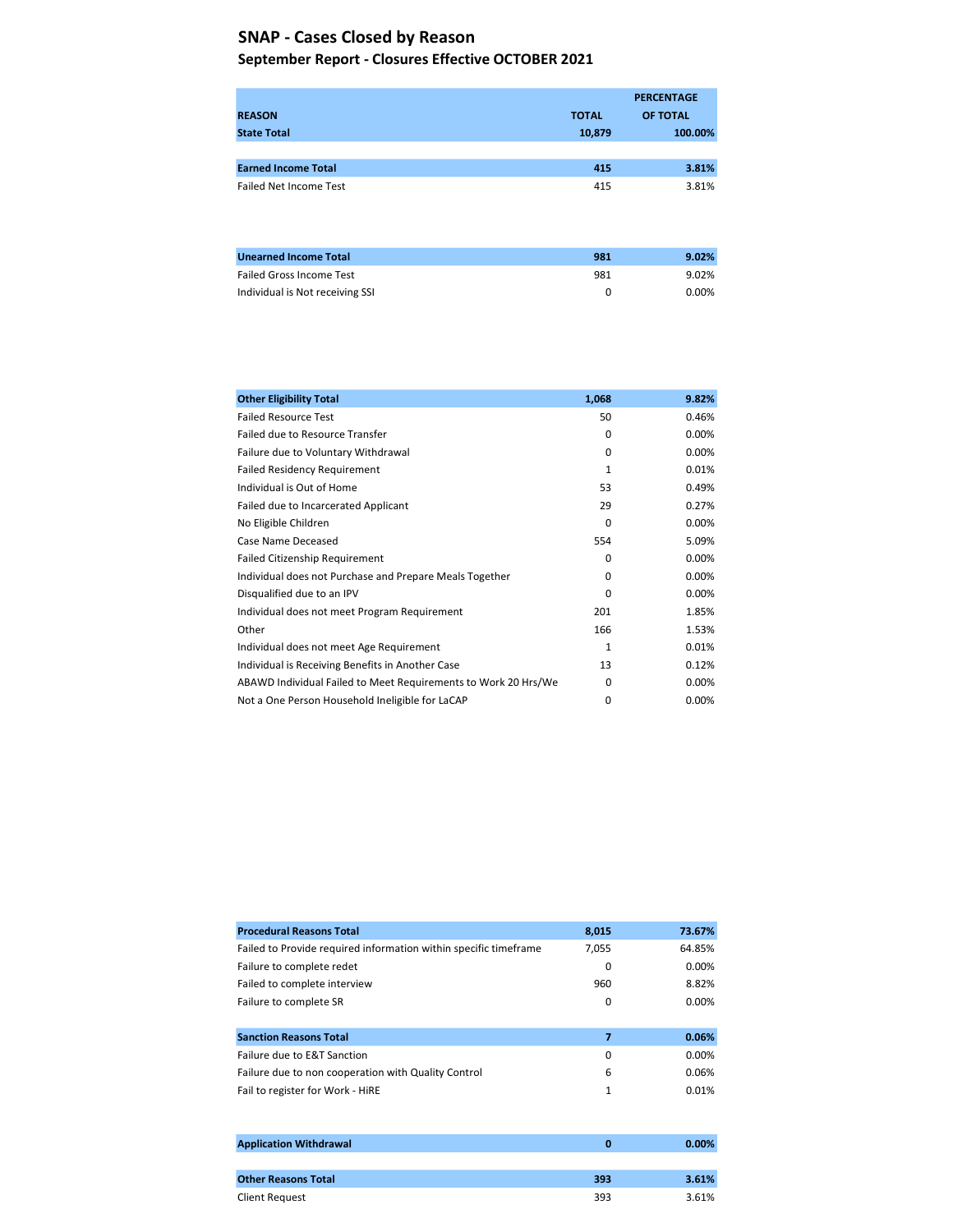### August Report - Closures Effective SEPTEMBER 2021

|                                 |              | <b>PERCENTAGE</b> |
|---------------------------------|--------------|-------------------|
| <b>REASON</b>                   | <b>TOTAL</b> | OF TOTAL          |
| <b>State Total</b>              | 18,977       | 100.00%           |
|                                 |              |                   |
| <b>Earned Income Total</b>      | 621          | 3.27%             |
| <b>Failed Net Income Test</b>   | 621          | 3.27%             |
| <b>Unearned Income Total</b>    | 1,156        | 6.09%             |
| <b>Failed Gross Income Test</b> | 1,156        | 6.09%             |

Individual is Not receiving SSI 0.00%

| <b>Other Eligibility Total</b>                                 | 939      | 4.95% |
|----------------------------------------------------------------|----------|-------|
| <b>Failed Resource Test</b>                                    | 19       | 0.10% |
| Failed due to Resource Transfer                                | $\Omega$ | 0.00% |
| Failure due to Voluntary Withdrawal                            | $\Omega$ | 0.00% |
| <b>Failed Residency Requirement</b>                            | 14       | 0.07% |
| Individual is Out of Home                                      | 36       | 0.19% |
| Failed due to Incarcerated Applicant                           | 13       | 0.07% |
| No Eligible Children                                           | $\Omega$ | 0.00% |
| Case Name Deceased                                             | 493      | 2.60% |
| Failed Citizenship Requirement                                 | $\Omega$ | 0.00% |
| Individual does not Purchase and Prepare Meals Together        | $\Omega$ | 0.00% |
| Disqualified due to an IPV                                     | $\Omega$ | 0.00% |
| Individual does not meet Program Requirement                   | 98       | 0.52% |
| Other                                                          | 263      | 1.39% |
| Individual does not meet Age Requirement                       | $\Omega$ | 0.00% |
| Individual is Receiving Benefits in Another Case               | 3        | 0.02% |
| ABAWD Individual Failed to Meet Requirements to Work 20 Hrs/We | O        | 0.00% |
| Not a One Person Household Ineligible for LaCAP                | 0        | 0.00% |

| <b>Procedural Reasons Total</b>                                  | 15,650      | 82.47% |
|------------------------------------------------------------------|-------------|--------|
| Failed to Provide required information within specific timeframe | 2,865       | 15.10% |
| Failure to complete redet                                        | 12,602      | 66.41% |
| Failed to complete interview                                     | 121         | 0.64%  |
| Failure to complete SR                                           | 62          | 0.33%  |
|                                                                  |             |        |
| <b>Sanction Reasons Total</b>                                    | 7           | 0.04%  |
| Failure due to E&T Sanction                                      | 0           | 0.00%  |
| Failure due to non cooperation with Quality Control              | 6           | 0.03%  |
| Fail to register for Work - HiRE                                 | 1           | 0.01%  |
|                                                                  |             |        |
|                                                                  |             |        |
| <b>Application Withdrawal</b>                                    | $\mathbf 0$ | 0.00%  |

| reported tion to iting a trail | . . | .     |
|--------------------------------|-----|-------|
|                                |     |       |
| <b>Other Reasons Total</b>     | 604 | 3.18% |
| <b>Client Request</b>          | 604 | 3.18% |